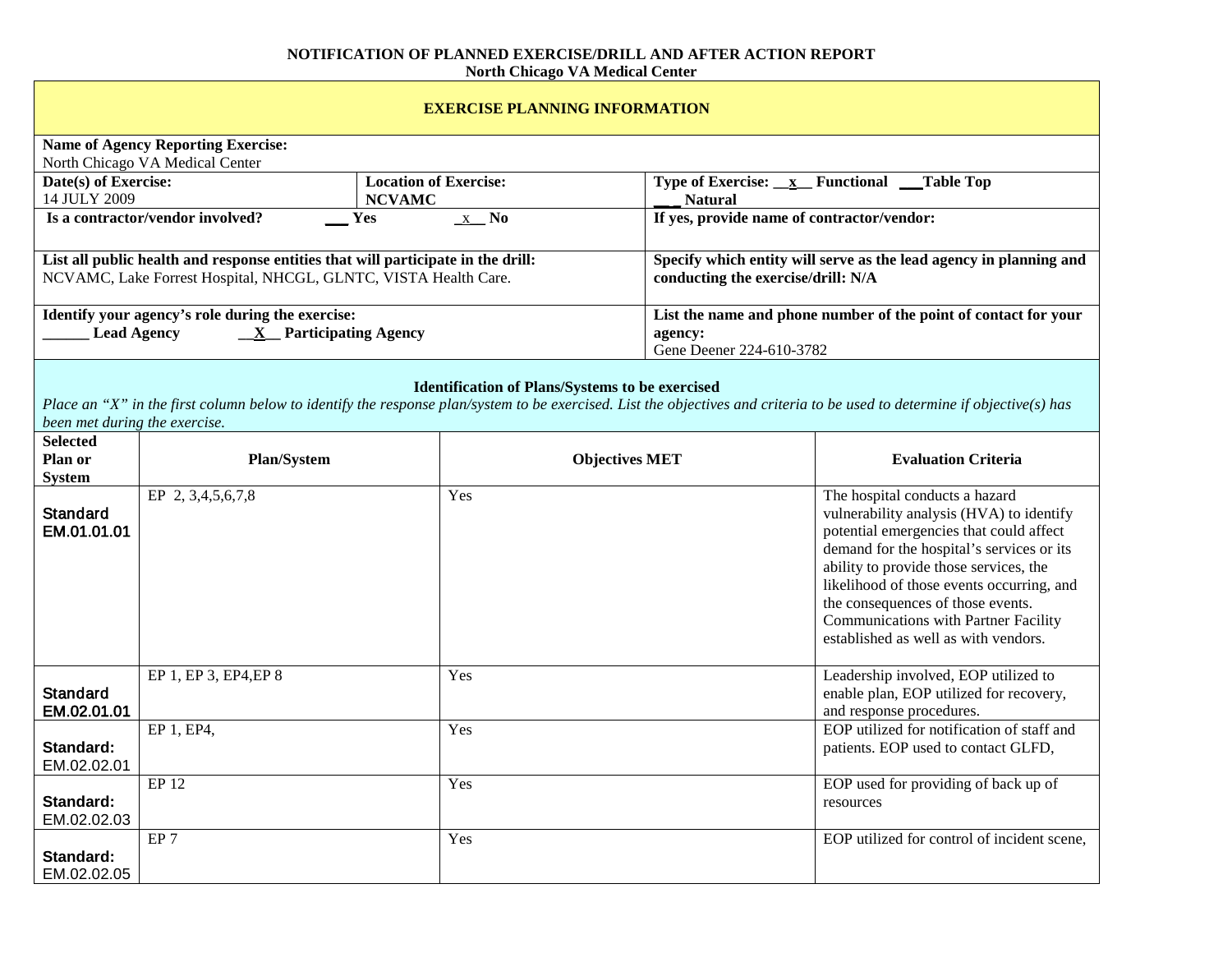| Standard:                                                                                                                                              | EP 2 through 10 | Yes | EOP used to conduct Incident<br>Management during incident.                                                                                                                                                                                                                                 |  |
|--------------------------------------------------------------------------------------------------------------------------------------------------------|-----------------|-----|---------------------------------------------------------------------------------------------------------------------------------------------------------------------------------------------------------------------------------------------------------------------------------------------|--|
| EM.02.02.07                                                                                                                                            |                 |     |                                                                                                                                                                                                                                                                                             |  |
| Standard:<br>EM.02.02.09                                                                                                                               | EP 1-8          | Yes | As part of its Emergency Operations Plan,<br>the [organization] prepares for how it will<br>manage utilities during an emergency.                                                                                                                                                           |  |
| Standard:<br>EM.02.02.11                                                                                                                               | $EP$ 1-8        | Yes | The Emergency Operations Plan describes<br>the following: How the hospital will<br>manage the activities required as part of<br>patient scheduling, triage, assessment,<br>treatment, admission, transfer, and<br>discharge.                                                                |  |
| Standard:<br>EM.02.02.13                                                                                                                               | EP 3-11         | Yes | The hospital grants disaster privileges to<br>volunteer licensed independent<br>practitioners only when the Emergency<br>Operations Plan has been activated in<br>response to a disaster and the hospital is<br>unable to meet immediate patient needs.                                     |  |
| Standard:<br>EM.02.02.15                                                                                                                               | EP <sub>1</sub> | Yes | The hospital assigns disaster<br>responsibilities to volunteer practitioners<br>who are not licensed independent<br>practitioners only when the Emergency<br>Operations Plan has been activated in<br>response to a disaster and the hospital is<br>unable to meet immediate patient needs. |  |
| Standard:<br>EM.03.01.01                                                                                                                               | EP <sub>3</sub> | Yes | The hospital conducts an annual review of<br>its inventory process. The findings of this<br>review are documented.                                                                                                                                                                          |  |
| Standard:<br>EM.03.01.03                                                                                                                               | N/A             | N/A | N/A                                                                                                                                                                                                                                                                                         |  |
|                                                                                                                                                        |                 |     |                                                                                                                                                                                                                                                                                             |  |
| Date After Action Report will be completed and submitted:<br>18 July 09                                                                                |                 |     |                                                                                                                                                                                                                                                                                             |  |
| Permission is given to NCVAMC to share this exercise notification with other jurisdictions that may wish to observe (if appropriate).<br>$x$ Yes $x_0$ |                 |     |                                                                                                                                                                                                                                                                                             |  |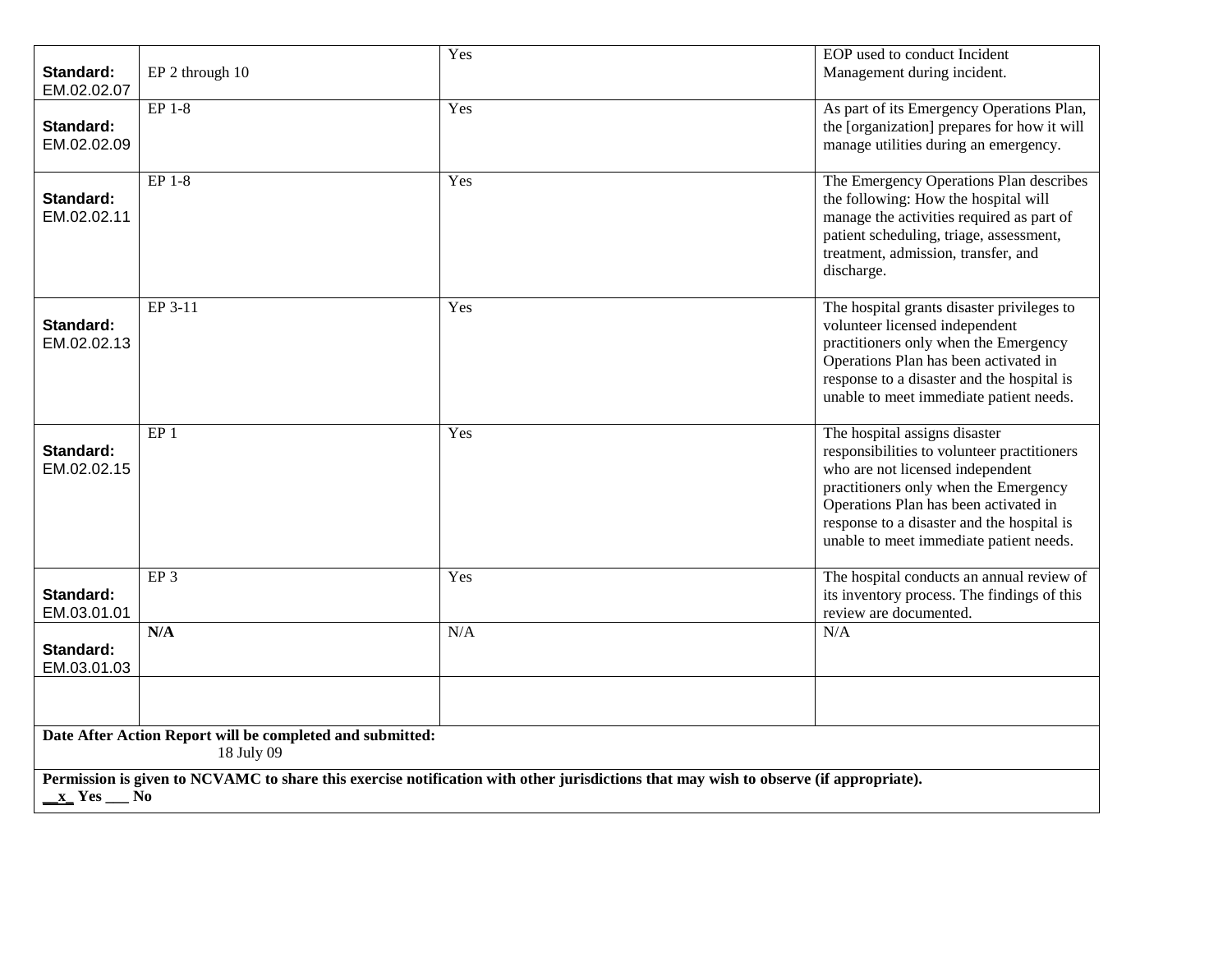## **AFTER ACTION REPORT**

*Place a "Y" in the first column below to indicate that the objective(s) outlined above were successfully met during the exercise/drill. Place an "N" in the first column below to indicate that the objective(s) outlined above were not successfully met. For those objectives that were not met, list the gaps/weaknesses that were identified during the exercise, and the recommendations for improvement.*

| <b>Selected</b><br>Plan or<br><b>System</b>                                                                                                  | <b>Plan/System</b>                                         | Gaps/Weakness/Strengths                                                                         | <b>Recommendation for Improvement</b>                                                                                                                                                                                                                                                                                                                                                                                                                                                             |  |
|----------------------------------------------------------------------------------------------------------------------------------------------|------------------------------------------------------------|-------------------------------------------------------------------------------------------------|---------------------------------------------------------------------------------------------------------------------------------------------------------------------------------------------------------------------------------------------------------------------------------------------------------------------------------------------------------------------------------------------------------------------------------------------------------------------------------------------------|--|
| Standard:<br>EM.02.02.03                                                                                                                     | EOP used for providing of back up of<br>resources          | Defined areas of support needed.                                                                | Recommend better coordination of<br>resources for personnel in overflow<br>situation.<br><b>Corrective Action: Disaster Cabinet to</b><br>be placed in Ambulance Bay for ready<br>access to initial response.                                                                                                                                                                                                                                                                                     |  |
| Standard:<br>EM.02.02.05                                                                                                                     | EOP utilized for control of incident scene.                | Need better flow of inbound /outbound casualties                                                | Need defined staging areas for patients<br><b>Corrective Action: Mass Casualty Panels on</b><br>order for staging areas.                                                                                                                                                                                                                                                                                                                                                                          |  |
| Standard:<br>EM.02.02.07                                                                                                                     | EOP used to conduct Incident Management<br>during incident | Mass Casualty plan needs refinement and direct assigned<br>responsibilities during an incident. | Need identification of assigned personnel.<br>Corps school students should not be<br>actively involved in Patient treatment as a<br>primary but used as secondary source.<br>Corrective Action: 1. Command Vests to be<br>utilized for Command and Control. 2. More<br>Facility involvement. Classes should be<br>conducted and EM is in talks with vendors for<br>Mass Casualty software for inclusion into LMS<br>system. This has also been addressed to 10N<br>for future training proposals. |  |
|                                                                                                                                              |                                                            |                                                                                                 |                                                                                                                                                                                                                                                                                                                                                                                                                                                                                                   |  |
| Specify the date the above recommendations will be incorporated into the plan(s) or system(s):<br>See Below for Navy Mission Essential Tasks |                                                            |                                                                                                 |                                                                                                                                                                                                                                                                                                                                                                                                                                                                                                   |  |

## **COMMENTS:**

Overall, this was a successful exercise combining Federal, DOD and Local area partners to coordinate disaster response to an incident of significance. We are the first VA facility to test our capabilities using the Navy Mission Essential Task Lists for Emergency Management and had all Mission Essential Tasks completed successfully within a 13 state region for Navy Region Midwest.

All data has been entered into the Homeland Security Exercise Evaluation Program (HSEEP) for Corrective Action and has been accordingly credited to The North Chicago VA Medical Center.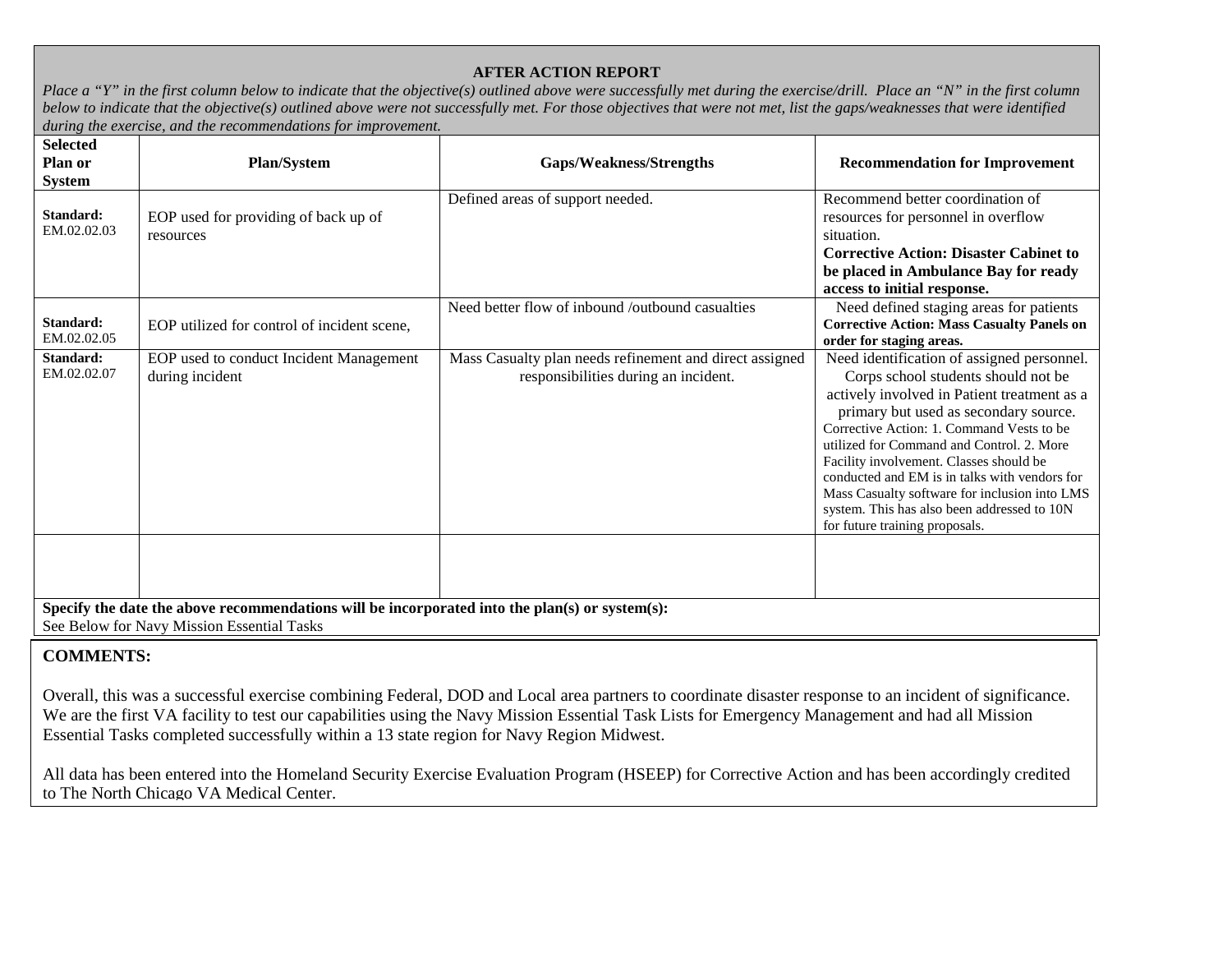| <b>NMET</b>                                        | <b>Complete / Not Complete</b>                             |
|----------------------------------------------------|------------------------------------------------------------|
| 4.4.1.2 Provide Personnel Accounting and Strength  | ED Resources adequately manned, with resource pool         |
| <b>Reporting</b>                                   | established through Chief of Staff's Office. Navy Liaison  |
|                                                    | involved with patient tracking. Complete                   |
| 4.8.3 Provide Interagency Coordination             | Coordination adequate with local EM agencies. Complete     |
| 4.10 Perform Resource Management                   | Supply resources not stressed. Bed capacity for ED, ICU    |
|                                                    | and other wards manageable. Started discharge protocol     |
|                                                    | as needed to free up beds, and All Hazards Cache.          |
|                                                    | Complete                                                   |
| 4.12.13 Provide Emergency Medical Services         | ED capable of managing surge with minimal impact on        |
|                                                    | capability. Had 3 actual patients during drill, but ED was |
|                                                    | capable of continuing mission. Complete                    |
| 5.1.1 Communicate Information                      | Communication was good, but lagged a little from initial   |
|                                                    | notification of incoming to actual arrive time. Complete   |
| 5.3.9 Prepare Plans/Orders                         | Emergency Operations Plan followed. Complete               |
| 5.4 Direct, Lead, and Coordinate Forces            | Disaster Medical Officer coordinated with Incident         |
|                                                    | Command for resources and staffing. Complete               |
| <b>6.1 Enhance Survivability</b>                   | Security on scene to ensure scene management. Complete     |
| 6.5.3 Provide Emergency Assistance                 | Patients treated in accordance with standard treatment     |
|                                                    | protocols, assistance provided by NHC for additional       |
|                                                    | surgeons and staff as needed. Complete                     |
| 6.5.4 Provide Emergency Management                 | Implemented and followed HICS protocol Complete.           |
| 6.5.5 Provide Fire and Emergency Services Programs | Met criteria of VHA protocols for Medical Surge/MCI as     |
|                                                    | well as OSHA requirements for safety. Complete.            |
| 6.5.6 Provide Incident Command                     | Implemented and followed HICS protocol, VISN and           |
|                                                    | VHA instructions. Complete.                                |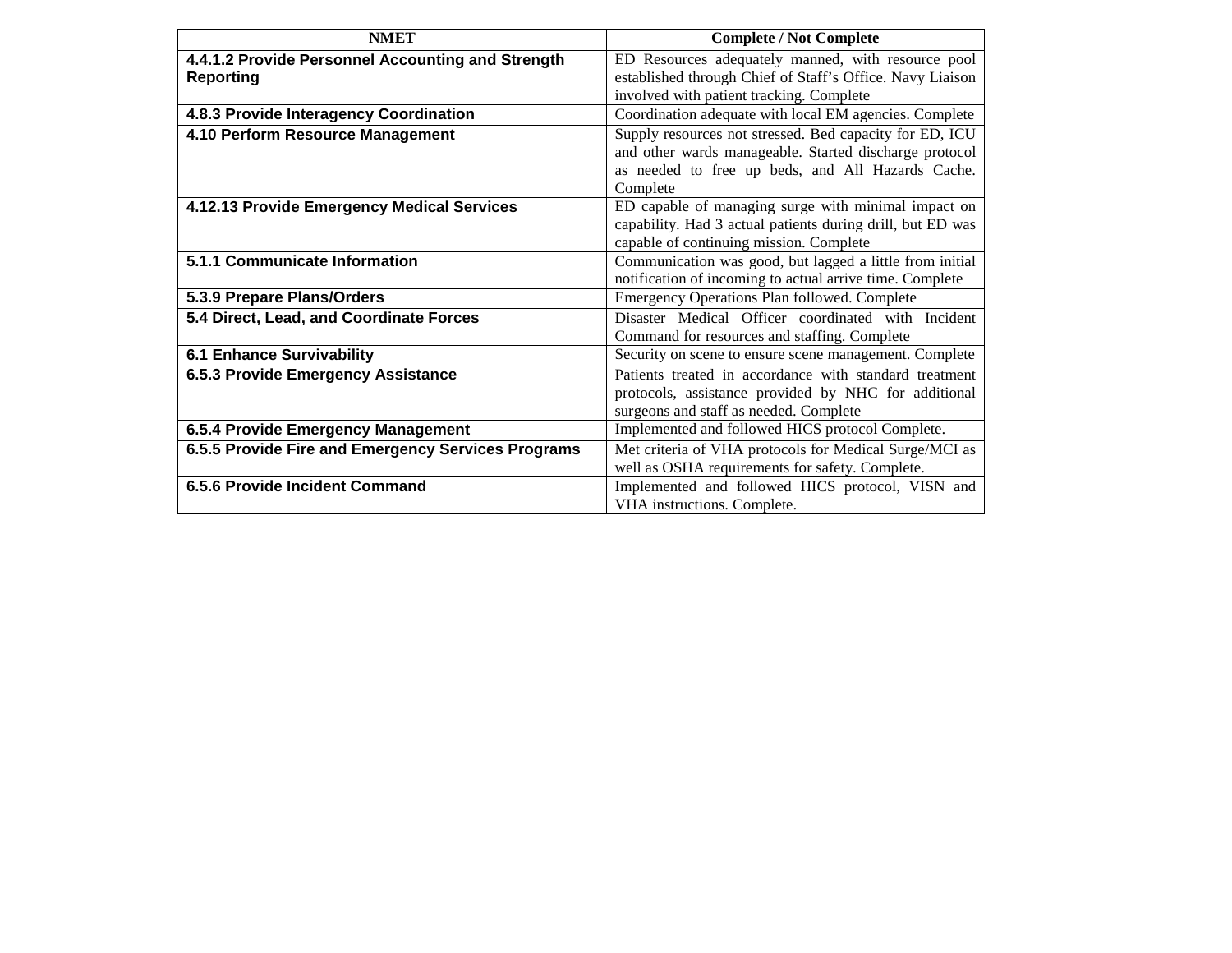## **AFTER ACTION REPORT Navy Region Midwest**

\*\*\*\*\*\*\*\*\*\*\*\*\*\*\*\* UNCLASSIFIED// \*\*\*\*\*\*\*\*\*\*\*\*\*\*\*\*

Subject: RELIANT MIDWEST 3-09 AFTER ACTION REPORT Originator: COMNAVREG MW GREAT LAKES IL(UC) DTG: 141359Z Aug 09 Precedence: ROUTINE DAC: General To: CNIC WASHINGTON DC(UC) Cc: NAVSTA GREAT LAKES IL(UC), NAVSUPPACT CRANE IN(UC), NAVSUPPACT MID SOUTH MILLINGTON TN(UC) --------------------------------------------------

UNCLASSIFIED//

UNCLAS//N03500//

MSGID/GENADMIN/COMNAVREG MW GREAT LAKES IL/N7/AUG// SUBJ/RELIANT MIDWEST 3-09 AFTER ACTION REPORT// REF/A/MSG/COMNAVREG MW/021530ZJUL09// NARR/REF A IS RELIANT MIDWEST 3-09 EXERCISE DIRECTIVE.// POC/MARK WEGGE/NRMW TRAINING AND READINESS PROGRAM DIRECTOR /N7/TEL: 847-688-3869 X387/EMAIL:MARK.WEGGE(AT)NAVY.MIL/

POC/SALLY MCGINTY/NRMW EXERCISE COORDINATOR/N72/TEL: 847-688-3869 X296/EMAIL:SALLY.MCGINTY.CTR(AT)NAVY.MIL/ GENTEXT/REMARKS/

1.OVERVIEW. PER REF A, EXERCISE RELIANT MIDWEST (RMW) 3-09 WAS CONDUCTED AT NAVSTA GREAT LAKES ON 14 JULY 2009. THE EXERCISE WAS DESIGNED TO SERVE AS AN INTEGRATED TRAINING EVENT FOR THE INSTALLATION, TENANT COMMANDS, AND AREA PARTNERS. ADDITIONALLY, THE NRMW RTT CONDUCTED AN ASSESSMENT OF THE NAVSTA GREAT LAKES ITT. THE ITT WAS FOUND TO BE FULLY CAPABLE OF MEETING ITS MISSION OF PLANNING, CONDUCTING, AND ASSESSING INTEGRATED TRAINING EVENTS.

A. GENERAL DESCRIPTION. RMW 3-09 SCENARIO WAS A TORNADO TOUCHING DOWN IN PPV HOUSING AT NAVAL STATION GREAT LAKES. APPROX 275 STUDENTS FROM TSC ROLE PLAYED VICTIMS AND DISPLACED FAMILY MEMBERS; NAVAL HEALTH CLINIC PERSONNEL APPLIED MOULAGE TO SIMULATE INJURIES. MASS NOTIFICATION AND WARNING SYSTEMS WERE USED TO WARN OF THE IMPENDING TORNADO. CHILD DEVELOPMENT CENTER PERSONNEL EXERCISED THEIR SEVERE WEATHER RESPONSE PLANS. AFTER THE TORNADO STRUCK THE HOUSING AREA, GREAT LAKES POLICE DEPARTMENT AND FIRE AND EMERGENCY SERVICES PERSONNEL RESPONDED. THE NAVSTA EOC AND THE NAVAL HEALTH CLINIC EOC WERE ACTIVATED. THE NAVAL HEALTH CLINIC RESPONSE TEAM WAS REQUESTED TO SUPPORT THE MASS CASUALTY EVENT. PATIENTS WERE ASSESSED AND TRANSPORTED TO THE NORTH CHICAGO VA MEDICAL CENTER, LAKE FOREST HOSPITAL, AND MIDWESTERN REGIONAL MEDICAL CENTER. ASF WAS ACTIVATED. FLEET AND FAMILY SUPPORT CENTER SET UP AN EMERGENCY FAMILY ASSISTANCE CENTER AND PROCESSED APPROX 80 FAMILIES REQUESTING SUPPORT. NAVY AND MARINE CORPS RELIEF SOCIETY PARTICIPATED IN THE EFAC. FFSC COUNSELORS RESPONDED TO CALLS FROM FAMILY MEMBERS AND COMMUNITY MEMBERS. THE EXERCISE WAS AN EXCELLENT OPPORTUNITY FOR THE INSTALLATION TO TEST RESPONSE PLANS AND WORK WITH LOCAL MEDICAL FACILITIES.

- B. EXERCISE OBJECTIVES.
- (1) EXERCISE DISASTER RESPONSE
- (2) EXERCISE MASS CARE
- (3) EXERCISE MASS CASUALTY
- (4) EXERCISE PARTNERSHIPS WITH OTHER AGENCIES C. NAVY MISSION ESSENTIAL TASKS (NMETS) SUPPORTED.
- FFR 4.4.2.1 PROVIDE BILLETING, BERTHING, FAMILY HOUSING, AND RELATED SERVICES
- FFR 4.4.7 PROVIDE FLEET AND FAMILY SUPPORT FOR DEPLOYMENT, CRISIS RESPONSE AND CAREER SUPPORT AND RETENTION
- FFR 4.12 PROVIDE HEALTH SERVICES
- EP 4.8.3 PROVIDE INTERAGENCY COORDINATION
- EP 4.10 PERFORM RESOURCE MANAGEMENT
- EP 4.12.13 PROVIDE EMERGENCY MEDICAL SERVICES (EMS)